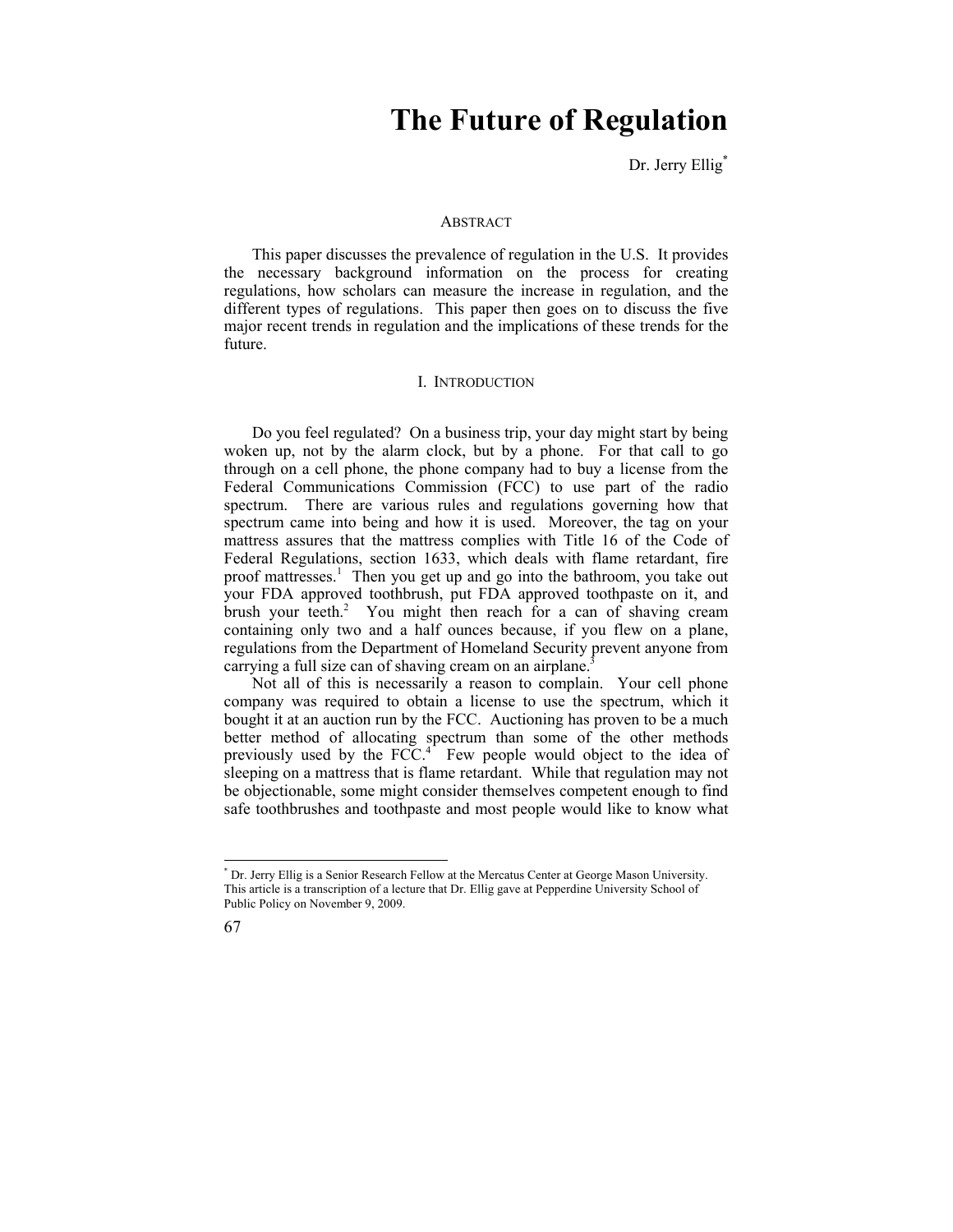information the Department of Homeland Security relied on to construct its regulations regarding carry-on luggage.

Simply put, federal regulation touches everyone's daily lives in many ways that most people never bother to think about. Because regulation is extremely pervasive, it makes sense to learn more about how federal regulation works, what it does, and to think carefully about the process of adaptation and review of regulations.

# II. HOW REGULATIONS ARE CREATED

Many times in casual conversation the term 'regulation' is used to refer to any restriction imposed by the government that defines certain actions as legal or illegal, but the definition is actually more specific. Regulation occurs when a legislature delegates some of its lawmaking power to a regulatory agency, which then issues detailed rules, the purpose of which is to carry out the intention of the legislature. Regulations are issued by a regulatory agency, with the intention of filling in the gaps in legislation. In the case of federal regulation, it fills in the gaps left by the U.S. Congress.

Two kinds of regulatory agencies exist at the federal level in the United States. Many regulatory agencies are actually part of the executive branch and their top officials are hired and can be fired by the President. These include agencies, such as the Environmental Protection Agency, the various agencies that regulate transportation within the Department of Transportation, and any position within a Cabinet department. All these regulatory agencies are directly responsible to the President.

There are also independent regulatory agencies, that is, agencies that are independent of the President, but not independent of Congress. These agencies usually have the word "commission" in their title. The President usually appoints the commissioners, who run these agencies for a fixed term, with the consent of the Senate. The President cannot fire them, and as a result, these agencies tend to function relatively independently of the executive branch. They do not necessarily act independently of Congress, since Congress ultimately approves the budget and writes the laws that the agencies are supposed to implement. Examples of this type of agency are the FCC, Consumer Product Safety Commission, Security and Exchange Commission, and Commodity Futures Trading Commission. The Federal Reserve is also considered an independent regulatory agency.

The most significant difference between the independent agencies and the executive agencies is that executive agencies are supposed to operate within rules laid out in executive orders. Democratic and Republican administrations issue executive orders and these orders explain how agencies ought to analyze regulations. The White House has the ability to tell these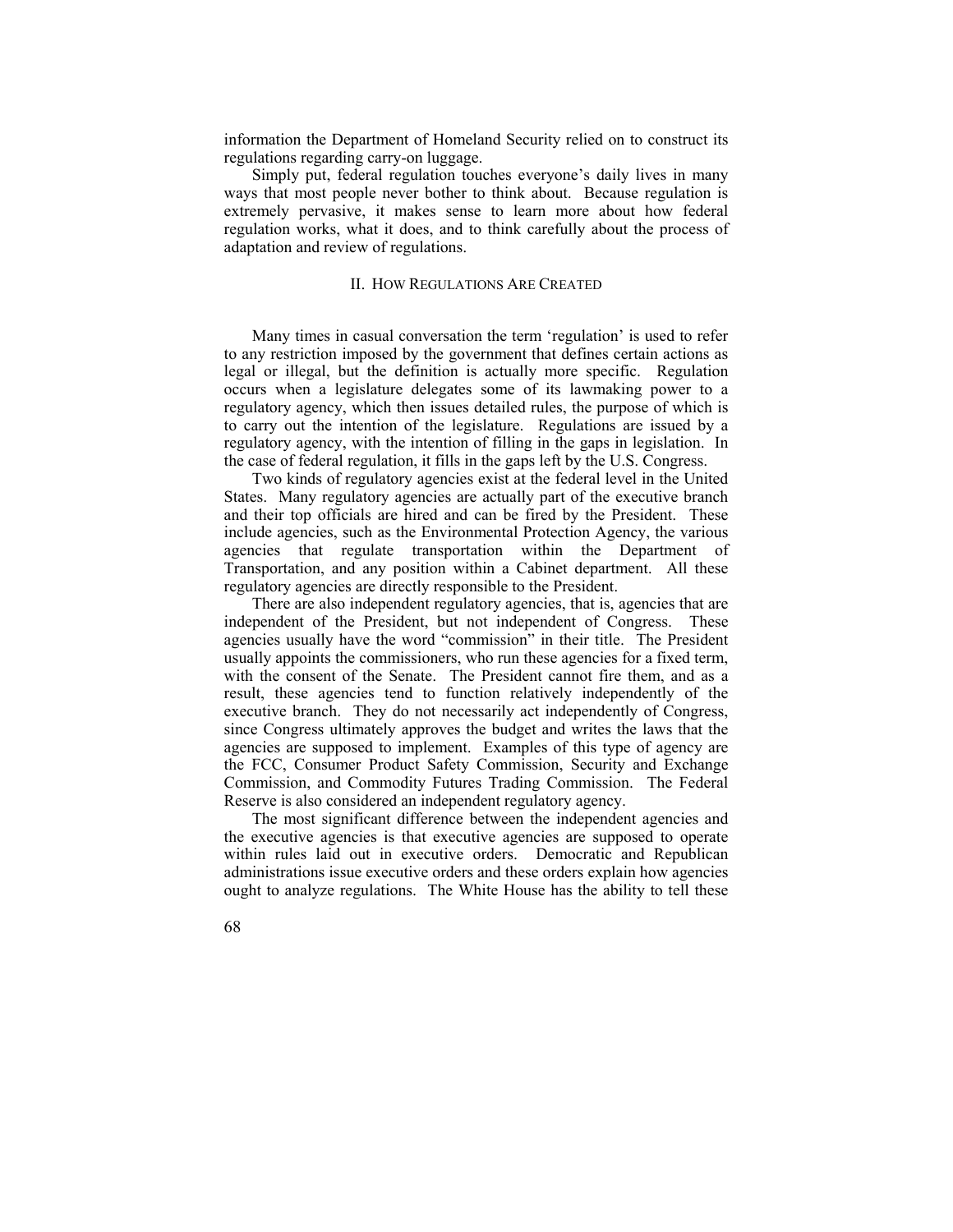agencies, "No, you can't issue that regulation, because you haven't done your homework." The independent agencies, on the other hand, have not traditionally been subject to that kind of oversight by the White House.

Regulations are made through an organized process. There must be authorization in legislation for a regulatory agency to enact a piece of regulation, and it must be empowered to issue a particular regulation by Congress. The agency must issue any proposed regulation for public comment, and it will take comments on the proposed regulation for an average of sixty to ninety days. It will then rewrite the proposed regulation, and issue its final regulation. The regulation may go through several rounds of proposals and revisions. The Office of Management and Budget (OMB) reviews regulation produced by executive agencies, both before it is released for comment and before it is officially published. Finally, before any agency publishes a regulation, Congress is able to review that regulation. Although Congress could nullify any regulation at any time, it also has an expedited process for reviewing regulations under the Congressional Review Act. This Act allows Congress the power to quickly veto a proposed regulation or to veto a final regulation after it is published by the passage of a joint resolution by a simple majority.<sup>5</sup> The Congressional Review Act has only been invoked once in history.

Finally, regulations can be appealed to the courts. When one is affected by a regulation, one can seek reprieve from the courts if a regulatory agency exceeded its authority, the regulation is arbitrary, or the process of creating the regulations is flawed. Regulations must be in accordance with certain rules. There is an organized process for issuing regulations, and there are opportunities at various points for members of the public, to have some effect on what regulatory agencies do.

As individual citizens or as members of other organizations, the public can comment on proposed regulations to the OMB when it is reviewing a regulation. The public can make its views known to Congress, which ultimately writes the laws, and, if someone is directly affected by the regulation, he or she may have standing to challenge that regulation in court. If someone else challenges a regulation in court, a citizen can file an amicus brief, or friend of the court brief, offering some information or commentary on the regulation.

III. HOW MUCH REGULATION IS THERE ON THE FEDERAL LEVEL?

There are many ways of measuring regulation, and all of them are inaccurate. Do not take the evidence too seriously, or literally. Measures of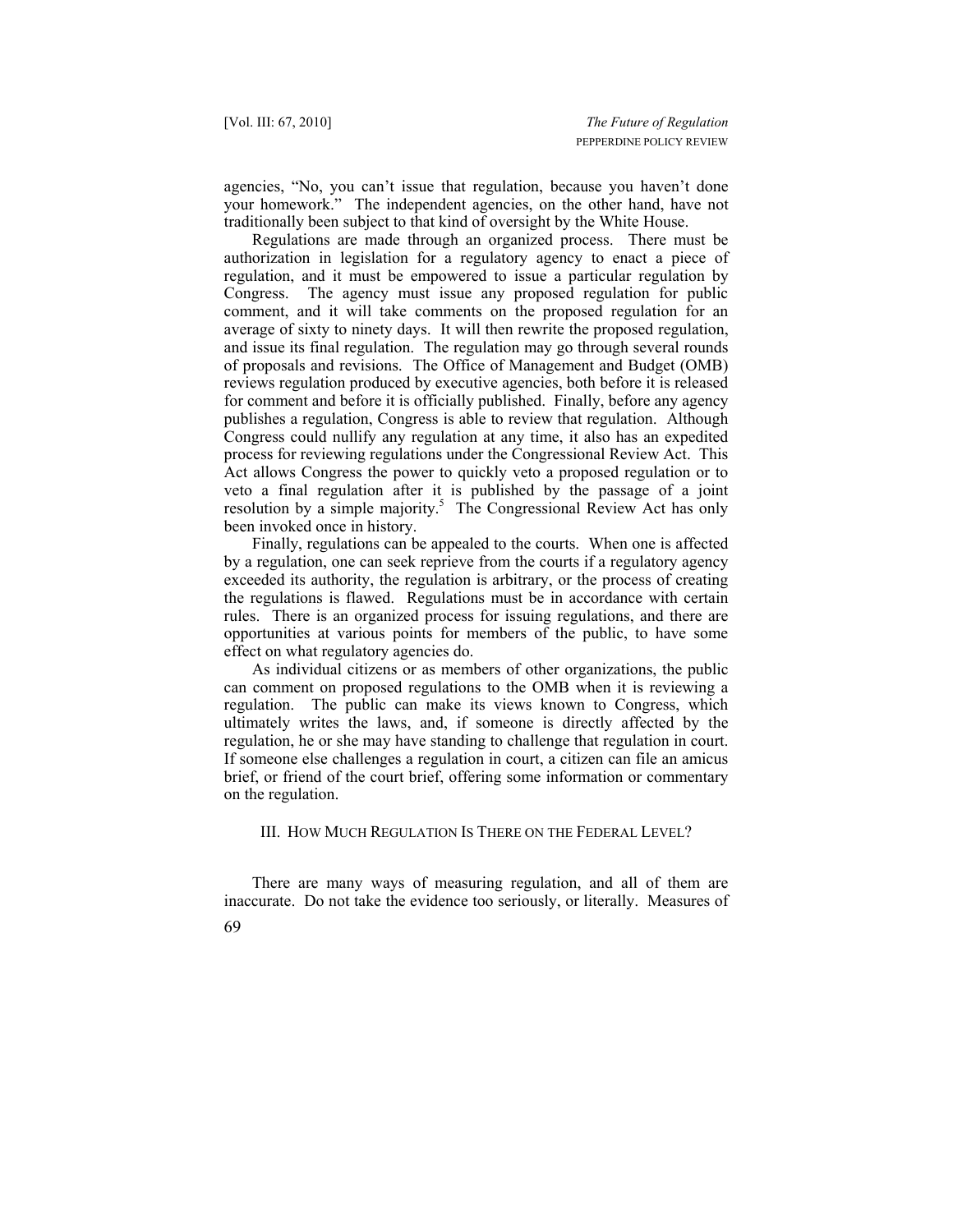regulation reveal the big picture, and whether regulation has been increasing or decreasing. Other than that, these measurement methods are all inexact.

Traditionally scholars have tried to measure the amount of regulation by the number of pages in the Federal Register (Figure 1), because the Federal Register is where agencies have to publish most proposed regulations and where they have to publish final regulations. This method does not necessarily measure the volume of effective regulation because deregulatory action, as well as regulatory action, must go into the Federal Register. However, it does give a decent idea of the total amount of regulatory activity that agencies engage in.



# FIGURE 1: PAGES IN THE FEDERAL REGISTER: 1936–2001

#### Source: UCSD Vote View<sup>6</sup>

Regulatory activity increased during the World War II, and increased again in 1972. In President Nixon's second term, it ramped up tremendously, hitting a peak in the final year of the Carter presidency, and falling somewhat under President Ronald Reagan. Regulation resumed growth under President George H.W. Bush, continued growing under President Clinton, and then leveled off under President George W. Bush.<sup>7</sup>

There are other ways to looks at regulatory trends. One technique is to look at regulatory agency expenditures in the Federal Budget. These do not measure the total cost of regulation; they only measure what the Federal Government is spending to administer regulations. In both of these measures, there is actually a similar pattern, showing where regulation has

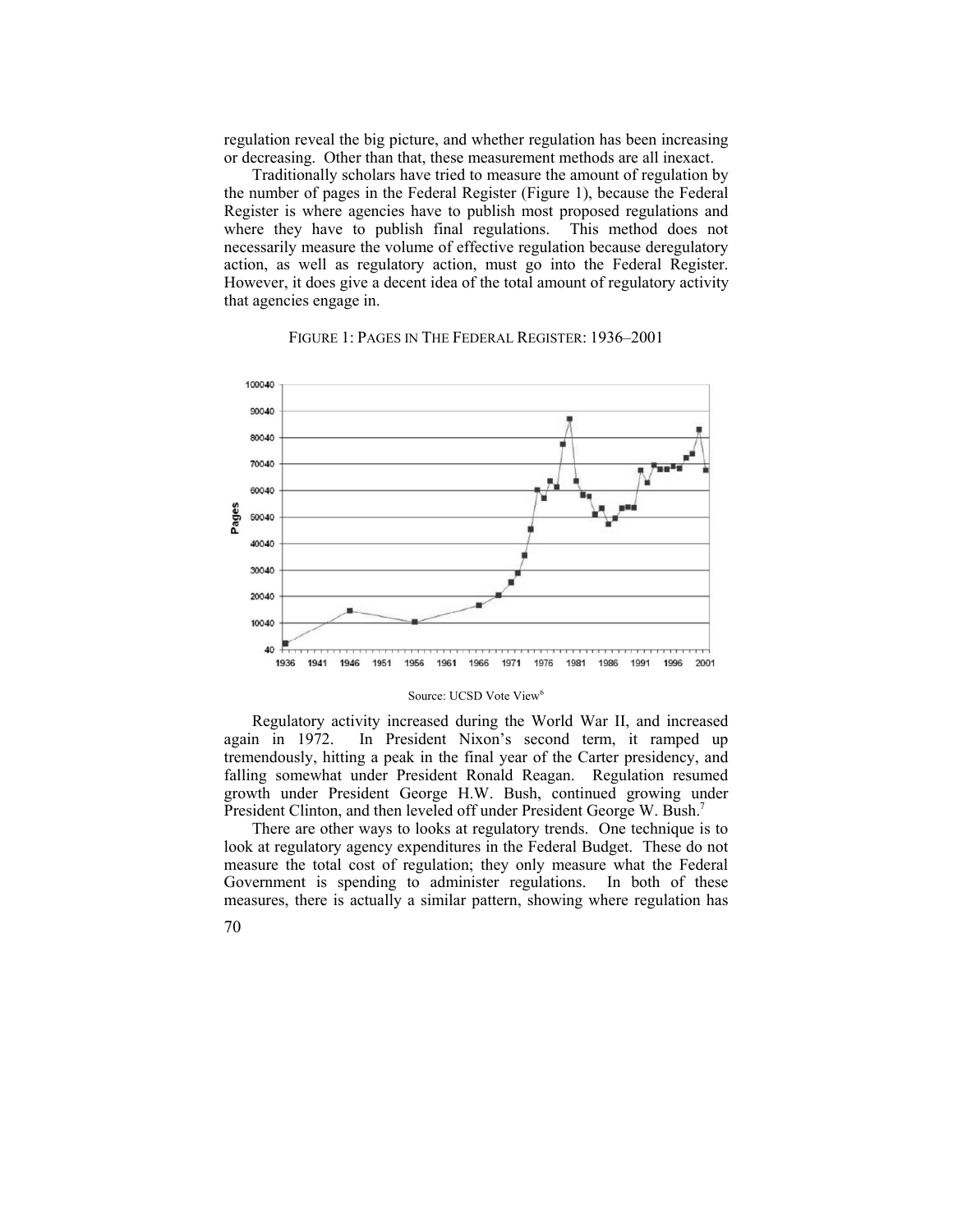waxed and waned, sometimes rapidly, sometimes slowly. Once again, by this measure there is a bit of a dip during the Reagan years, and then a huge spike under President George W. Bush, which most largely reflects the increase in regulations regarding national security.<sup>8</sup>

Similarly, by counting the number of people in the Federal Government, who are involved in regulation, follows a pattern somewhat similar to the pattern of expenditures. There is a big jump right after 2001.<sup>9</sup> That reflects the federalization of the air traffic screening force. Private contractors, who worked for the airlines, formerly conducted airport security, but the Federal Government took over screening and this added approximately sixtythousand federal employees.<sup>10</sup>

These measures generally track each other, albeit imperfectly. During the Nixon and Carter years, the amount of regulatory activity increased faster than the amount of spending. This is also demonstrated by graphing the number of personnel. In terms of Federal Register pages, federal regulators became more productive during the Nixon and Carter years because they were able to produce more pages per person. Regulation has gradually been growing, but there have been some fluctuations in the trend. This fluctuation is evident when examining the number of Federal Register pages versus the number of regulatory staff.

Another way of measuring the amount of regulation is by looking at the total cost against the total benefit of regulation. There are several ways of measuring this and all of them are inaccurate. One of the best ones comes from the Office of Information and Regulatory Affairs within the OMB. Every year they are required by law to produce an annual estimate of the costs and benefits of federal regulations. The estimate they released in 2009 said that the benefits of regulation are somewhere between \$126 billion and \$663 billion, and the costs are between \$51 and \$60 billion. However, this is not the total benefit and cost of all federal regulations. Rather, this is the total benefit and cost of federal regulations proposed within the past ten years. The total will arguably be a lot higher on both the cost side and the benefit side.

The other odd thing about the OMB estimate is the method behind the estimation. The estimate uses the cost and benefit projections that were calculated by federal agencies when they proposed these regulations. In reality, this is a measure of the costs and benefits that agencies anticipated when they proposed the regulations. This is not a measure of the actual costs or the actual benefits that occurred after the regulations were implemented. However, the officials that author the report acknowledge these shortcomings.

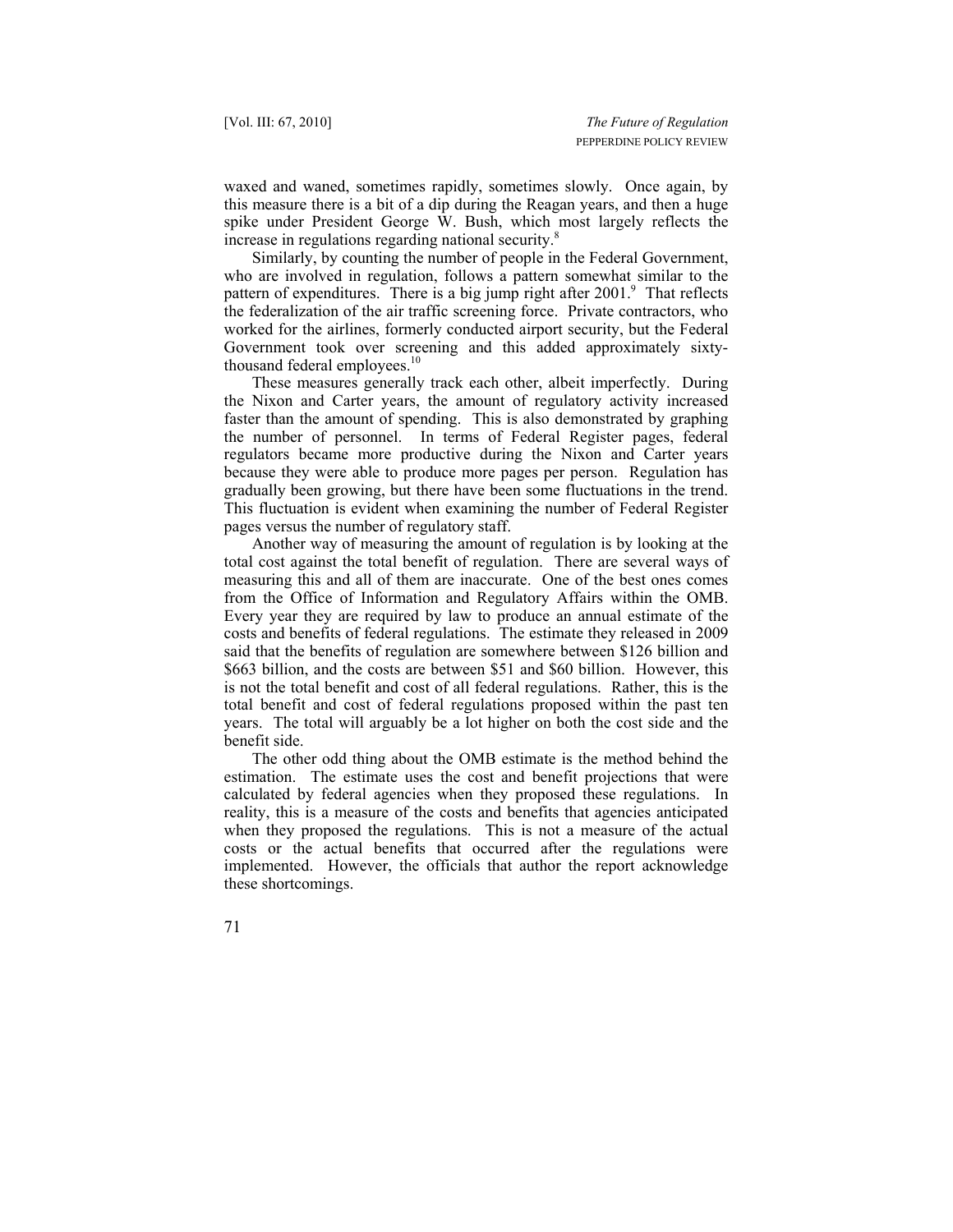Another attempt to measure the cost of regulation is undertaken by the Small Business Administration's Office of Advocacy. The Office of Advocacy promotes regulation polices that benefit small businesses. They commission an academic to report on the total cost of federal regulation and examine how it affects small businesses verses large businesses. Professor Mark Crain led the most recent report which estimates that the total cost of regulation is around a \$1 trillion or \$10,000 per household.<sup>11</sup> The study has been criticized on a number of grounds, but the picture, from either the OMB figures or Mark Crane's study, indicates the substantive effect of regulation, regardless of the problems in the studies.

## IV. TYPES OF REGULATION

There are different types of regulations. Economic regulation involves government control of prices, entry, setting quality standards for products and services, and establishing other contract terms, but that is not the most common type of regulation. Health and safety regulation is the largest single portion of regulation in terms of federal activity. Workplace health and safety regulations or other kinds of health and safety regulations, such as all of the Homeland Security regulations are intended to make people healthier or safer. An FDA approved toothbrush is an example of a health and safety regulation.

There are also environmental regulations. Some are intended to improve health and safety, such as getting particulates out of the air because .particulates can cause significant health problems. But, other environmental regulations are not as linked to human health and safety and come from to a broader desire to protect the environment. For example, there are regulations that intend to protect endangered species. The link between endangered species and human health and welfare is tenuous. The values driving those regulations were not whether the regulations protecting endangered species make humans healthier, but rather, to protect endangered species, since eliminating other species is wrong.

There are civil rights regulations that prevent people from discriminating based on race, religion, and other factors. There is not a huge amount of federal money spent on these regulations. Much of the enforcement of these results from lawsuits in the private sector, but that is an important part of regulation. The three previously mentioned categories, health and safety, environmental, and civil rights, are often grouped together and referred to as social regulation.

In contrast to social regulations, there are transfer regulations. These are regulations issued by agencies that spend money or collect taxes. The regulations these agencies issue lay out how they are going to collect taxes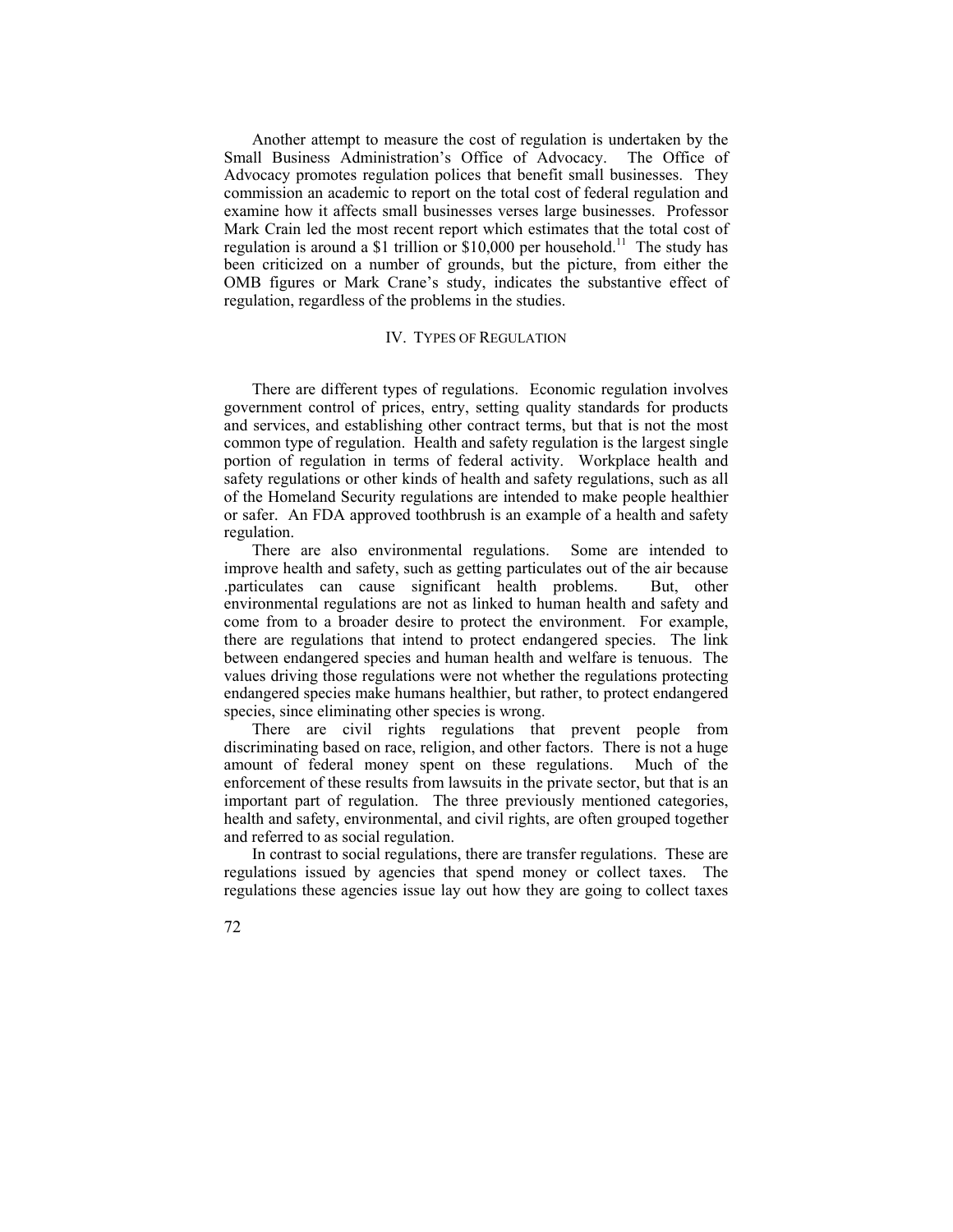or how they are going to spend money. This is a little different from some of these other types of regulation. Much of the way the money is spent is driven by formulas written into the legislation and then the agency is responsible for issuing regulations that implement and update that formula when they distribute the money. Federal disaster aid is administered in this way and the Federal Emergency Management Administration has to issue a set of regulations and ground rules outlining how people can apply for that disaster aid. These types of regulations elaborate on how the Federal Government spends money.

#### V. IMPORTANT TRENDS IN REGULATION

Five important trends in regulation are essential to understand. The first major trend is a reduction in certain types of economic regulation. Many graphs of federal spending on industry-specific economic regulation come from a publication called the Regulator's Budget. This is jointly assembled every year and updated by the Mercatus Center and the Weidenbaum Center at Saint Louis University.12 Money spent on industry-specific economic regulation increased throughout the sixties, but in the seventies it started falling. It bounced up a little bit, and then bounced down, but a big drop-off persisted throughout the 1970s and into the 1980s.

These trends largely reflect the decisions to deregulate prices and entry in transportation industries like railroads, trucking, airlines, communications, telecommunications, and certain energy industries. For example, the Federal Government no longer controls the price of natural gas. The price is set through competition in the market. Much of the scholarly research in the 1960s and the 1970s on a cluster of infrastructure industries demonstrated that the principal effect of government regulation in these competitive industries was to enforce cartels, enforce monopolies, and overcharge consumers. This is why the two principal political figures who pushed the deregulation of those industries in the 1970s, particularly the transportation industry, were President Jimmy Carter and Senator Ted Kennedy. Senator Ted Kennedy was the principal sponsor of the airline deregulation bill.

The figures on regulatory personnel show a similar effect because there was a big reduction of regulatory personnel who were involved in industryspecific regulation. Almost all of the academic research, whether it is by economists who are on the left, the right, or in the middle, agreed on the impact of this regulation. In studies by the Brookings Institution in Washington D.C., economists suggested that deregulation benefits consumers with large price decreases and other significant benefits, such as

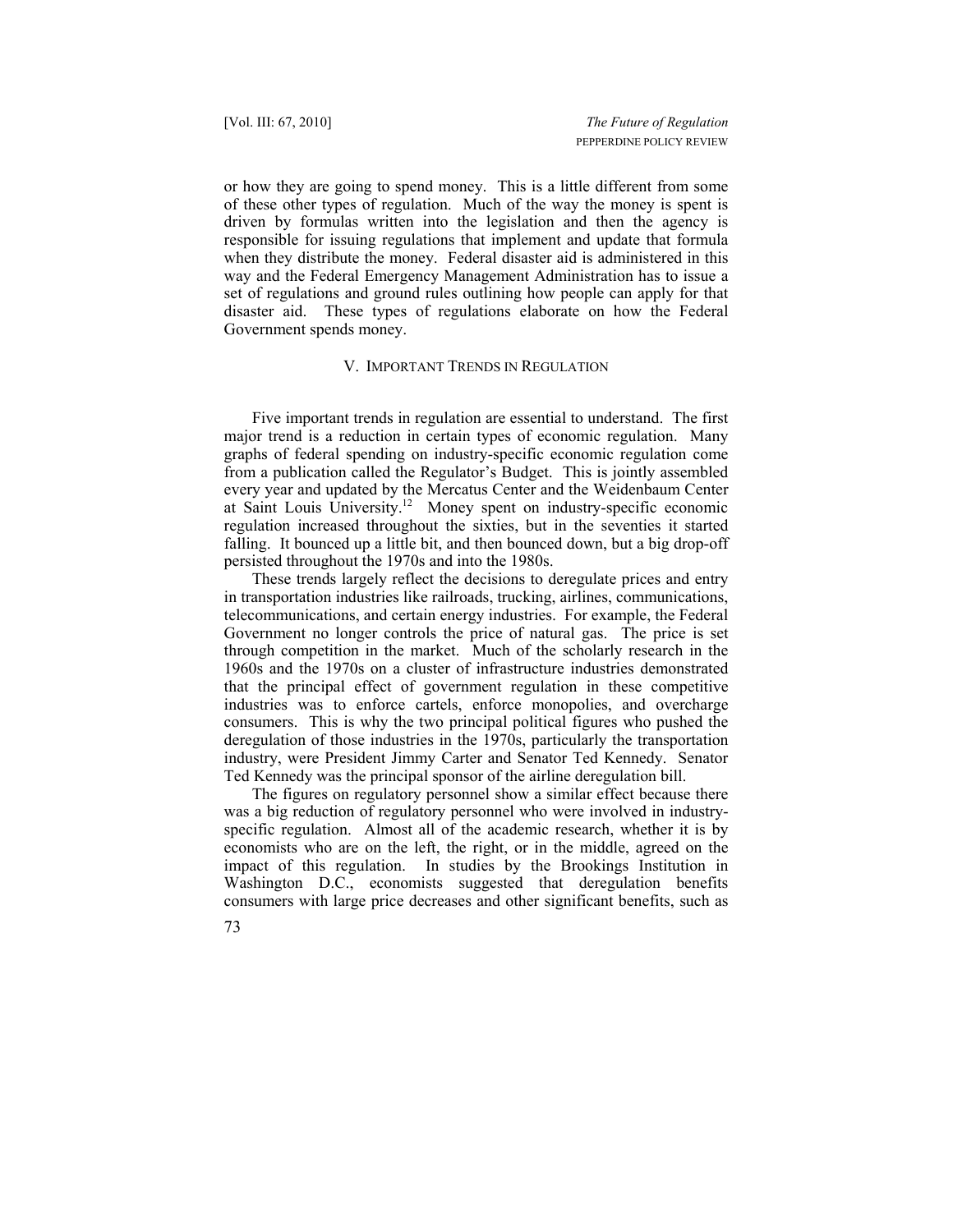improvements in the quality and timeliness of service. When economists have quantified the effects in 1995 dollars, it totaled around \$60 billion per year. At current prices, these figures rise to approximately \$75 to \$80 billion in annual benefits that consumers get from lower prices and better service as a result of the deregulation that has occurred in these industries. This is driving the reduction in spending and personnel on economic regulation.

The OMB's guidance documents for regulatory agencies also encapsulate the conventional wisdom of economists with regard to government regulation of prices. In terms of service in competitive industries, the OMB guidance to agencies says, "in light of both economic theory and actual experience a particularly demanding burden of proof is required to demonstrate the need for any of the following types of regulations.<sup>713</sup> Essentially, regulations of prices, quantities, quotas and Essentially, regulations of prices, quantities, quotas and aspects of industries could be competitive. The highest levels of officials in the Federal Government who review federal regulation accept that economic regulation that puts government in the business of enforcing cartels and monopolies does not benefit consumers. Such types of regulation should raise suspicions, unless there is some other public interest or reason besides the effects on prices and consumer welfare. Ultimately, one major trend is the sizeable reduction in economic regulation.

The second trend is a very large increase in social regulation, particularly in the areas of health and safety regulation and environmental regulation. Federal spending on social regulation has continued to gradually increase since President Nixon's term, with only a slight decline under President Reagan. Similarly, the number of people involved in social regulation has generally increased over time with the only anomaly happening during the Reagan years. The findings in these reports do not reflect the furious battles in Washington D.C. over environmental regulation, which along with health and safety regulation, have continued to gradually increase.

The third trend is an increase in national security regulation. This type of regulation has seen the biggest jump of any kind of regulation. Yet again, most of that surge relates to the federalization of the screening workforce in airports. After 9/11, national security related regulations increased, whereby either new regulations came into existence, or existing regulations became more stringent. The same type of pattern can be observed when examining Homeland Security regulatory personnel. President Obama's 2009 budget provides projections through 2010 and for an increase in funding of the Department of Homeland Security, though the rate of increase is slightly lower than during the President George W. Bush's Administration.<sup>14</sup> It seems the increase in national security regulation was not an anomaly that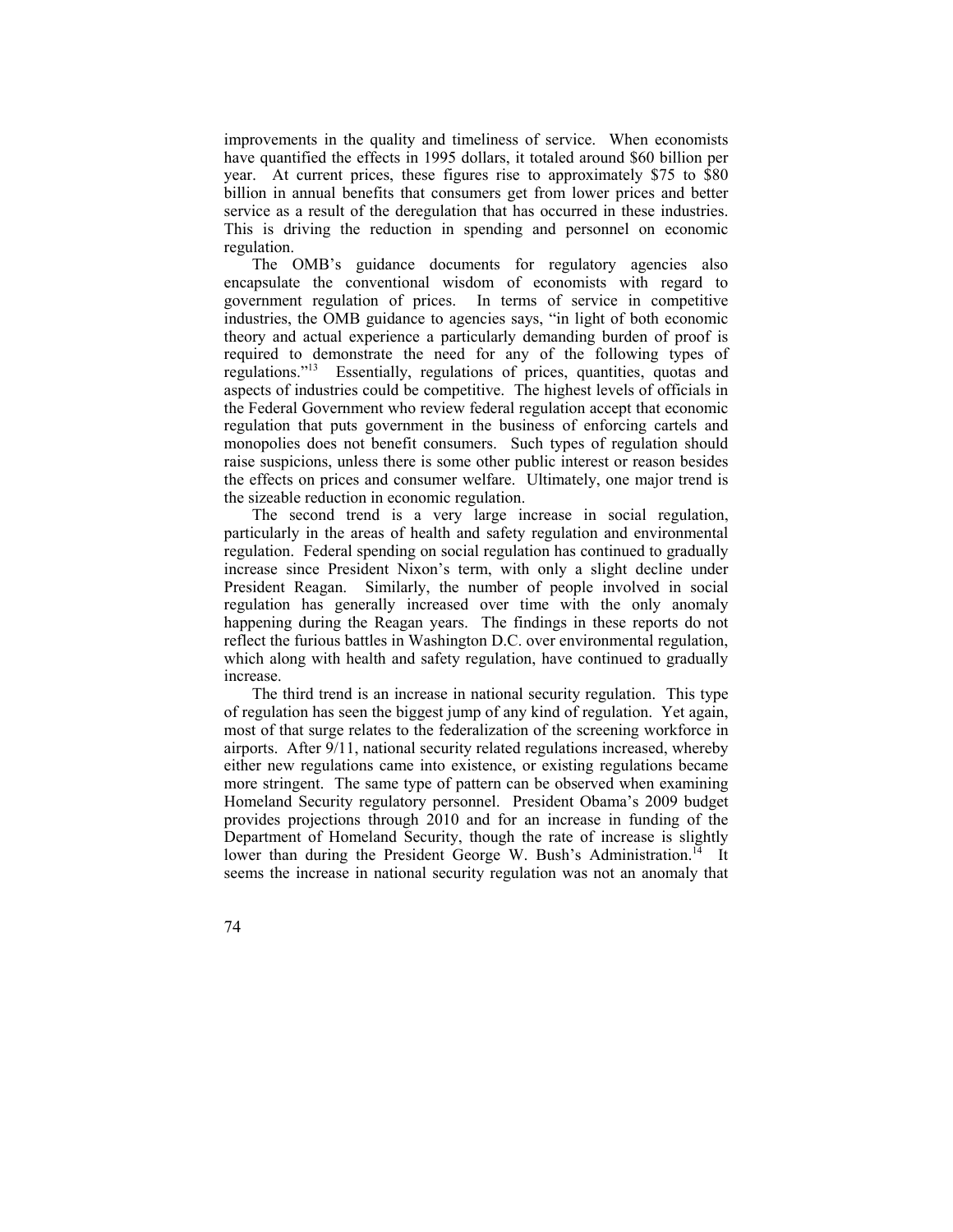[Vol. III: 67, 2010] *The Future of Regulation* PEPPERDINE POLICY REVIEW

occurred only under President George W. Bush, but rather that, Homeland Security spending is permanent.

The fourth trend is the appearance of midnight regulation. This has been researched by a number of colleagues at the Mercatus Center, including one who even spent some time in the Federal Government trying to curb this trend. There are various ways of measuring this, but the general phenomenon is the tendency for regulatory activity on the federal level to become concentrated in the final quarter of a President's final year in office, hence the term midnight regulation. Much of this regulation occurs after the election and before inauguration day, as seen in Figure 2.<sup>15</sup>





Source: Patrick A. McLaughlin, "Empirical Tests for Midnight Regulations and Their Effect on OIRA Review Time."<sup>16</sup>

This trend is consistent among both Democratic and Republican Presidents, so it is not a partisan trend. It tends to be the most common either at the end of a president's eight year term, because then the President is really a lame duck and will not be serving again, or when control of the

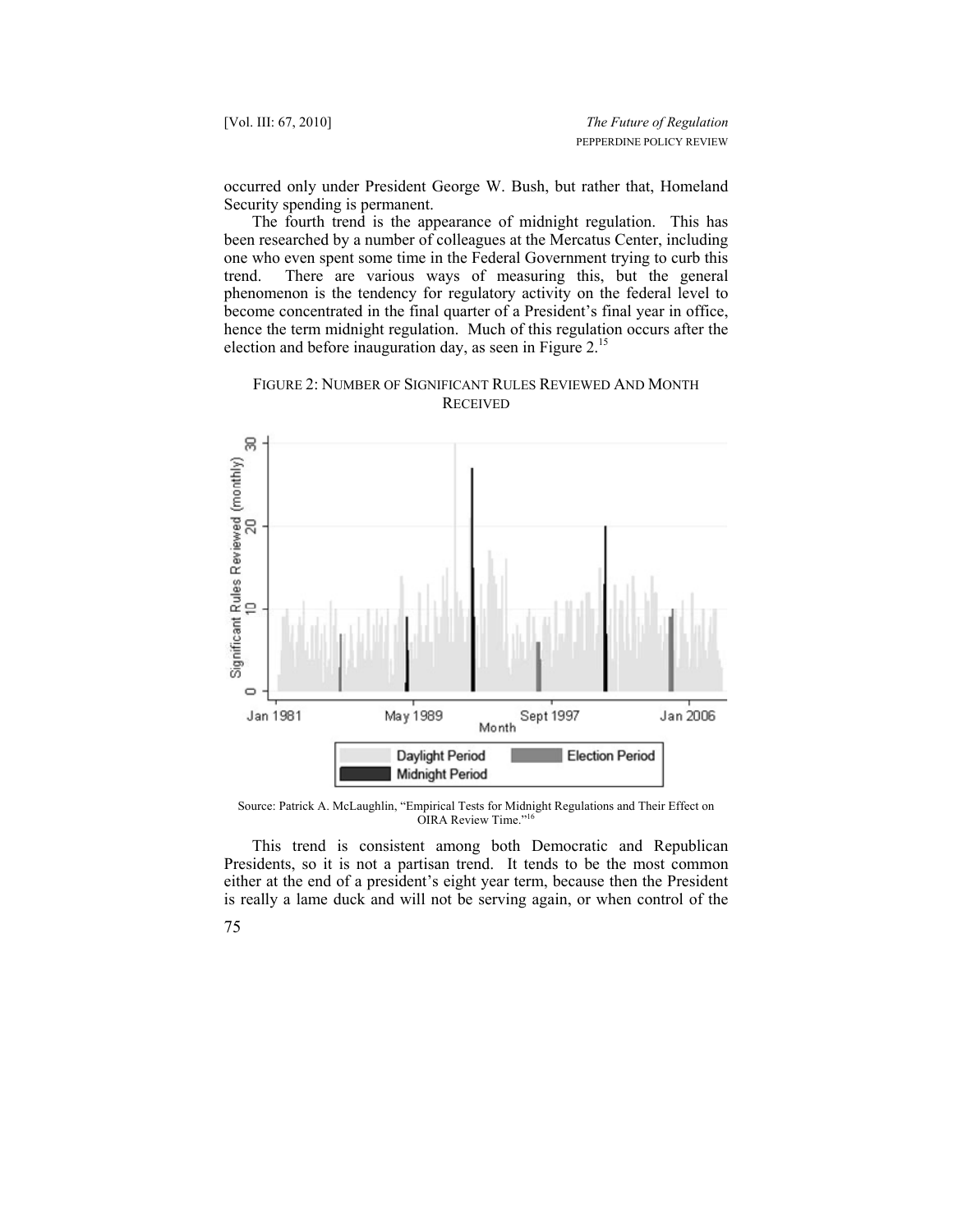Presidency switches from one party to another. The term midnight regulation was likely coined during the Carter Administration and has only really been examined since that time, but each President partakes in this activity to some degree or another at the end of his second term.<sup>17</sup>

Midnight regulation is not inherently good or bad. The real issue is whether each President is issuing good, well thought-out regulations toward the end of his term. Some argue that trying to do a whole lot in that short period of time may be a bad thing for two reasons. First, since most of that activity occurs between Election Day and inauguration day, the outgoing president is not accountable to anybody for his actions.<sup>18</sup> From a democratic perspective, we must evaluate the merits of surges of activity in an administration when it is very clear the President is leaving office and can do whatever he wants without fear of penalty from the electorate. The other reason to think carefully about whether midnight regulation is advantageous is the need for time to review regulations at the Office of Management and Budget. The OMB is responsible for analyzing regulation carefully to make sure that agencies understand the costs as well as the benefits. If agencies are trying to do too much at one time, they may not be thinking carefully about what they are doing. Similarly, the reviewers in the administration become swamped with a lot of work at the same time and may not be able to think as carefully about it as they normally would.<sup>19</sup>

Substantial regulations that have a large effect on the economy are referred to in federal regulatory parlance as "economically significant regulations." This term refers to regulations that have an economic impact of more than \$100 million, measured in terms of costs, benefits, or federal spending.<sup>20</sup> The midnight regulation phenomenon holds true for economically significant regulations as well. Figures about economically significant regulations are only available since 1981 because it was Reagan's executive order that created the classification called economically significant regulations. President George H.W. Bush, President Clinton, and President George W. Bush all saw a large spike in economically significant regulations at the end of their Presidential terms.<sup>21</sup>

This is problematic because a quick examination of the resources available to the office charged with reviewing these regulations for the President, the Office of Information and Regulatory Affairs, shows that its budget has pretty much declined steadily from its original level of around \$10 million in 1981. This figure grew a little bit under Reagan because Reagan was a strong proponent of this kind of review, and increased a little under George W. Bush. But, generally, the Office of Information and Regulatory Affairs has seen declining resources to review regulations even though the number of people in that office has been fairly constant in any given year.<sup>22</sup>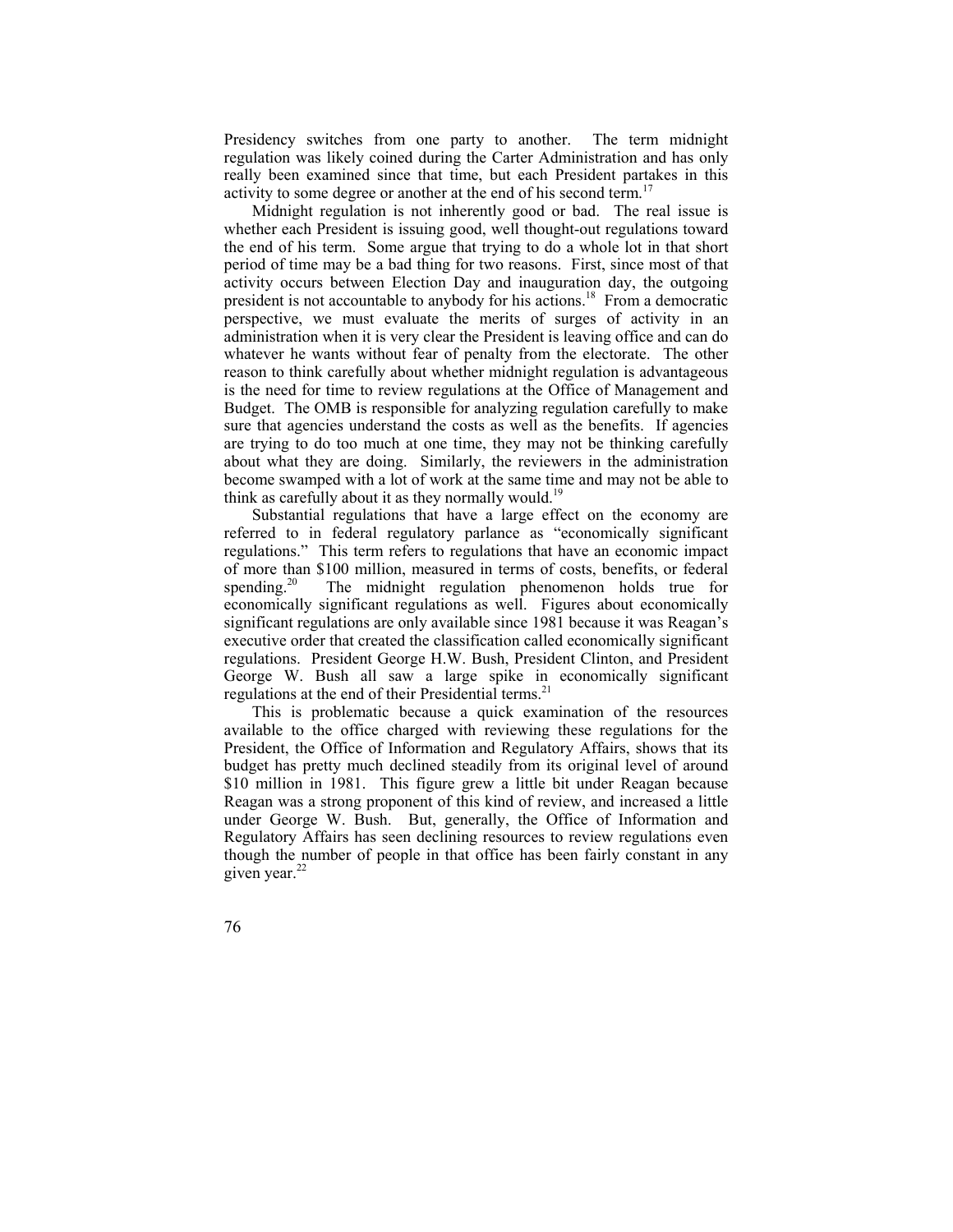With these big spikes in regulation concentrated in one quarter, it is logical to assume that the people who are supposed to review these regulations for the President are not able to spend as much time on each economically significant regulation during the midnight period, as they spend at any other time.

As seen in Figure 2, under President George W. Bush, the amount of midnight regulation seems to be lower than under President Clinton or President George H.W. Bush. One reason for this is that the White House Chief of Staff, Joshua Bolten, issued a memo toward the end of the Administration telling federal agencies that the White House would be clamping down on midnight regulations. All proposals of new regulations would have to be submitted by June in order to be able to be processed by the end of the presidential term. Consequently, what happened under President George W. Bush is that midnight regulation was smoothed out a little bit, as some of that regulatory activity was pushed back into the summer and spring of the election year, rather than having it all concentrated at the end of the election year. Susan Dudley, a former colleague at the Mercatus Center, who headed the Office of Information and Regulatory Affairs for the last two years of the Bush Administration, deserves much of the credit for the research on midnight regulation. She has written on midnight regulation and entered the Bush Administration committed to trying to reduce the effects of midnight regulation.

The fifth trend is the probable increase in regulation of financial companies as a result of the recent financial crisis. The important thing to keep in mind is that there will be two kinds of regulation of financial companies. Some regulations will relate to things that people think might have caused the financial crisis. For example, there are contracts called credit default swaps, which are essentially a way of buying insurance when you own a portfolio of mortgages and allows you to hedge against some of the risk that those mortgages will default. Some people think that these played a role in the financial crisis and there have been moves to require that all credit default swaps have to be traded on exchanges where they are more public and more highly regulated.<sup>23</sup>

Another example is the proposal floating around to give the Federal Deposit Insurance Corporation (FDIC) the authority to shut down financial firms that are close to being insolvent even if they are not banks. The FDIC would be allowed to wind them down the same way that the FDIC shuts down banks that are insolvent or close to being insolvent. Some people think if the FDIC had possessed that authority, the FDIC might have caught

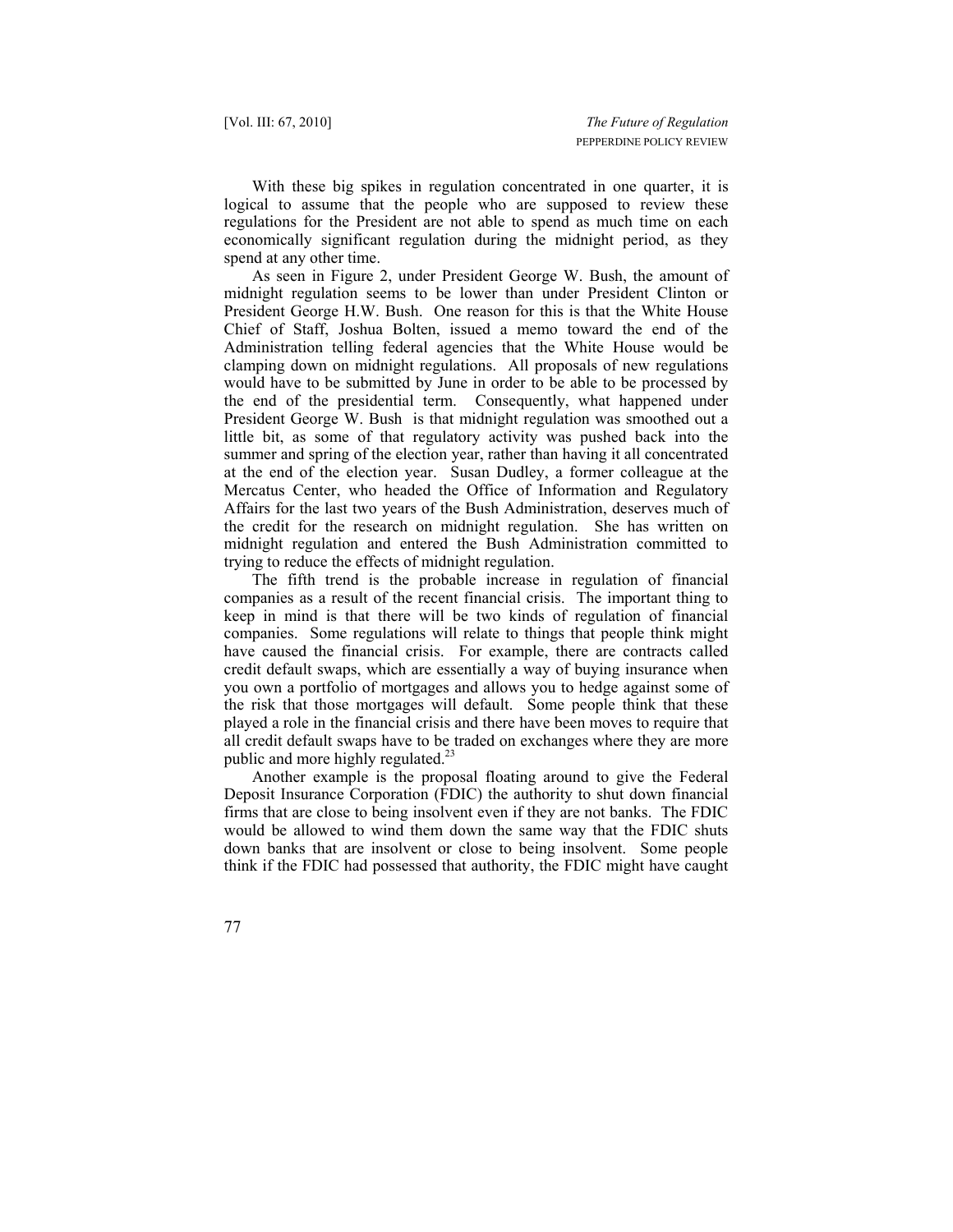some of these financial firms before they lost so much money, and therefore negating the need for a bail out.<sup>24</sup>

On the other hand, we are also going to see increased financial regulation that has nothing to do with the causes of the financial crisis. For example, there is a proposal to create a Financial Consumer Product Safety Commission that will evaluate all financial products and tell consumers which financial products are safer for consumers to buy.<sup>25</sup> Aside from the merits of this proposal, it is important to keep in mind that this is a proposal that has been around for several decades. People in Washington D.C. have wanted to do this before, and the financial crisis is simply an excuse for doing something that they wanted to do anyway.

Similarly, those who use credit cards may have read the inserts that come in credit card bills and tell you how the terms of credit card agreements are going to change. In some ways, changes may make things better for consumers; in other ways, it may make things worse. These changes are the result of new federal regulations.<sup>26</sup> The idea behind federal regulations on certain types of credit card companies has been floating around for quite some time, and the financial crisis was just an excuse to enact them.

## VI. CONCLUSION

There are two conclusions we can draw from these trends. First, regulation is a growth industry. For those who are either students in public policy programs or interested in public policy that means that there is an ever-increasing demand for people who understand how to assess and analyze the effects of regulation. The second is that there are ways that the public can get information in front of regulatory agencies that may affect the decisions of regulatory agencies. Therefore, all hope is not lost because there are opportunities for all of us to be involved in the regulatory process in one way or another, and hopefully create better regulatory decisions.

(toothbrushes); 62 C.F.R. § 61928; 68 C.F.R. §32232, 16 C.F.R. § 1700 (toothpaste). 3. "3-1-1 for Carry-ons" (Transportation Security Administration), http://www.tsa.gov/311/index.shtm (accessed April 20, 2010).

<sup>5. 5</sup> U.S.C. §801 (2007).<br>6. "Pages in the in the Federal Register: 1936-2001," (UCSD Vote View), http://www.voteview.com/Fiorina\_16.htm (accessed October 20, 2010)



 <sup>1.</sup> Standard for the Flammability (Open Flame) of Mattress Sets, 16 C.F.R. §1633 (2006). 2. 21 C.F.R. §§ 872.6865; 872.6855; 61 C.F.R. § 60304; 62 C.F.R. §§ 54855, 44290

 <sup>4.</sup> Jerry Brito and Jerry Ellig, "Fostering Innovation and Investment in the Wireless Communications Market" (Mercatus Center at George Mason University, September 30, 2009), http://mercatus.org/publication/fostering-innovation-and-investment-wireless-communicationsmarket2 (accessed April 20, 2010).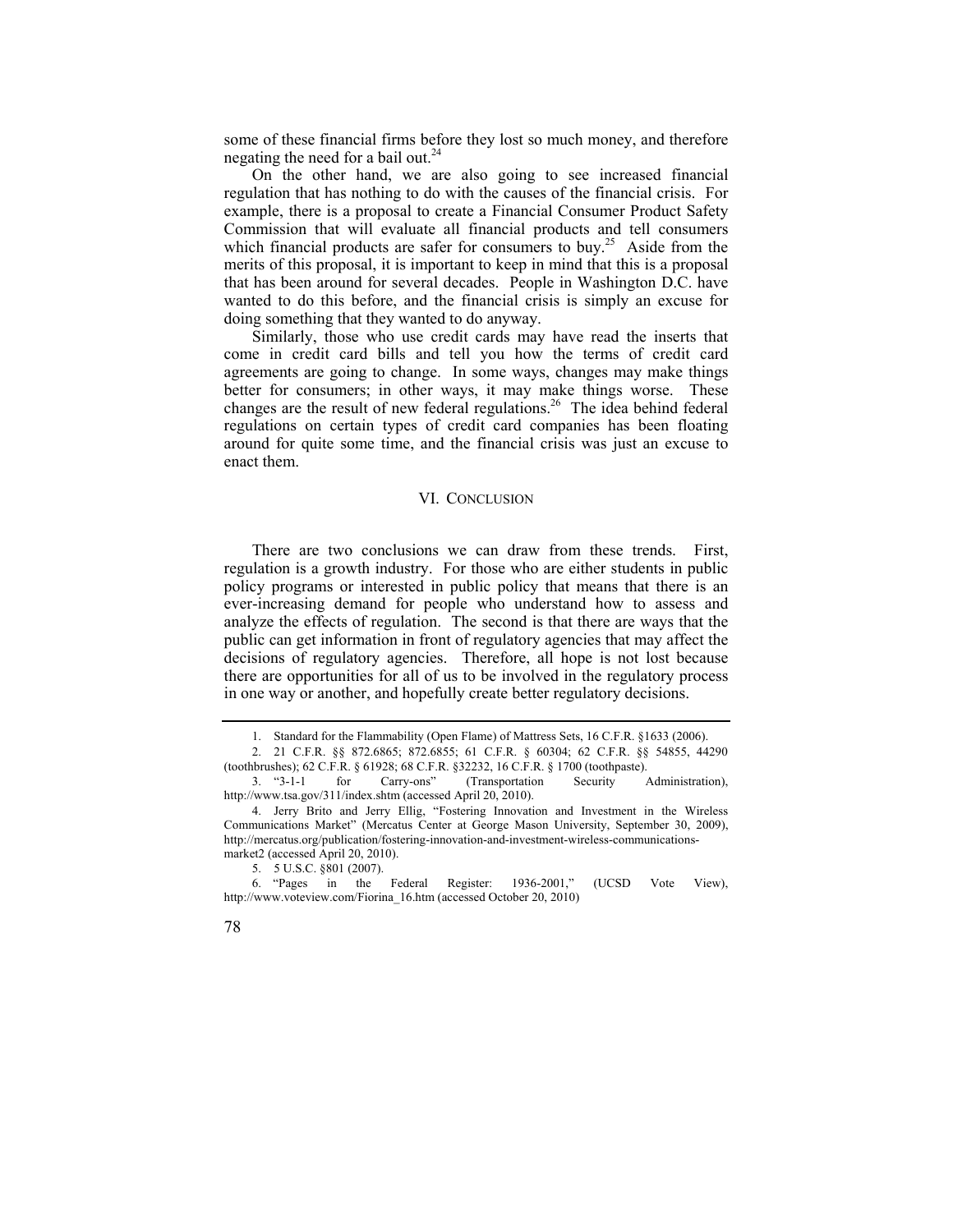7. "A Brief History Commemorating the 70th Anniversary of the Publication of the First Issue of the Federal Register March 14, 1936" (Office of the Federal Register, National Archives and Records Administration, 2006); see also, Milton Friedman, "Ronald Reagan, 1911-2004: Freedom's Friend," *Hoover Digest* 3 (2004), http://www.hoover.org/publications/digest/3020261.html (accessed April 20, 2010).

8. Jackie Calmes, "Both Sides of the Aisle See More Regulation, and Not Just of Banks,"<br>New York Times October 14 2008 *New York Times*, October 14, 2008, http://query.nytimes.com/gst/fullpage.html?res=9405E1D71F3AF937A25753C1A96E9C8B63 (accessed April 20, 2010).

 9. Veronique de Rugy and Melinda Warren, "The Incredible growth of the Regulator's Budget," No. 08-36 (Mercatus Center at George Mason University, September 2008), http://mercatus.org/sites/default/files/publication/WP0836\_RSP\_The\_Incredible\_Growth\_of\_the\_Re gulators\_Budget\_0.pdf (accessed April 20, 2010).

10. Ibid.

 11. W. Mark Crain, "The Impact of Regulatory Costs on Small Firms" (September 2005), http://www.sba.gov/advo/research/rs264tot.pdf (accessed February 1, 2010).

 12. Veronique de Rugy and Melinda Warren, "Regulators' Budget Report: Expansion of Regulatory Budgets and Staffing Continues in the New Administration: An Analysis of the U.S. Budget for Fiscal Years 2009 and 2010," (Mercatus Center at George Mason University, October 2009), http://mercatus.org/publication/regulators-budget-report (accessed April 20, 2010).

 13. "Circular A-4: To the Heads of Executive Agencies and Establishments, Subject: Regulatory Analysis" (Office of Management and Budget, September 17, 2003), 6, http://www.whitehouse.gov/sites/default/files/omb/assets/regulatory\_matters\_pdf/a-4.pdf (accessed February 1, 2010).

 14. "A New Era of Responsibility: Renewing America's Promise," (Office of Management and Budget, March 2009), 72, http://www.gpoaccess.gov/usbudget/fy10/pdf/fy10-newera.pdf (accessed January 28, 2010).

 15. Antony Davies and Veronique de Rugy, "Working Paper: Midnight Regulations: An Update," No. 08-06 (Mercatus Center at George Mason University, March 2008), 2–8, http://www.mercatus.org/uploadedFiles/Mercatus/Publications/WP0806\_RSP\_Midnight%20Regulat ions.pdf (accessed January 28, 2010).

 16. Patrick A. McLaughlin, "Working Paper: Empirical Tests for Midnight Regulations and Their Effect on OIRA Review Time" (Mercatus Center at George Mason University, September 2008), 35,

http://www.mercatus.org/uploadedFiles/Mercatus/Publications/WPPDF\_Empirical%20Tests%20for %20Midnight%20Regulations.pdf, (accessed January 28, 2010).

17. Ibid., 4.

 18. Jerry Brito and Veronique de Rugy, "For Whom the Bell Tolls: The Midnight Regulation Phenomenon," *Mercatus Policy Series* (December 2008), 5, http://mercatus.org/publication/whombell-tolls-midnight-regulation-phenomenon (accessed January 29, 2010).

19. Ibid., 13–14.

 20. McLaughlin, "Working Paper: Empirical Tests for Midnight Regulations and Their Effect on OIRA Review Time," 3–4.

21. Ibid., 4, 9.

22. Brito, 16–17.

 23. George Soros, "One Way to Stop Bear Raids," *Wall Street Journal,* March 24, 2009, http://online.wsj.com/article/SB123785310594719693.html (accessed January 29, 2010).